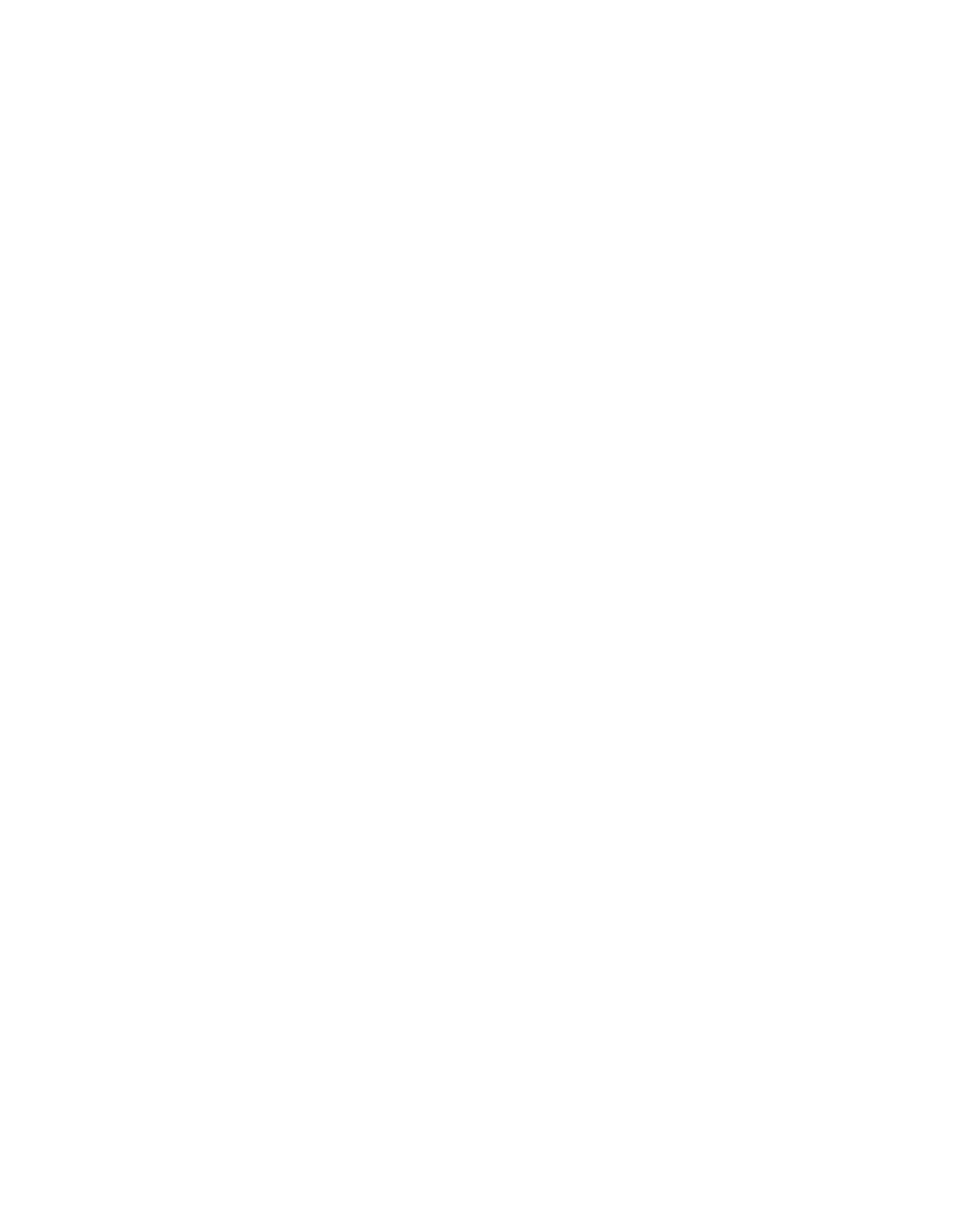# *Revision History*

| <b>Version</b> | <b>Date</b>                                                                                                              | <b>Reason for Revisions</b>                                                                                                   | <b>Completed By</b>  |
|----------------|--------------------------------------------------------------------------------------------------------------------------|-------------------------------------------------------------------------------------------------------------------------------|----------------------|
| 1.0            | Policies and procedures as of<br>Oct. 1, 2015                                                                            | New document                                                                                                                  | FSSA and HPE         |
|                | Published: Feb. 25, 2016                                                                                                 |                                                                                                                               |                      |
| 1.1            | Policies and procedures as of<br>April 1, 2016                                                                           | Scheduled update                                                                                                              | FSSA and HPE         |
|                | Published: July 12, 2016                                                                                                 |                                                                                                                               |                      |
| 1.2            | Policies and procedures as of<br>April 1, 2016<br>(CoreMMIS updates as of<br>Feb. 13, 2017)<br>Published: March 28, 2017 | CoreMMIS update                                                                                                               | FSSA and HPE         |
| 2.0            | Policies and procedures as of<br>June 1, 2017<br>Published: Dec. 12, 2017                                                | Scheduled update                                                                                                              | FSSA and DXC         |
| 3.0            | Policies and procedures as of<br>June 1, 2018<br>Published: Dec. 20, 2018                                                | Scheduled update                                                                                                              | FSSA and DXC         |
| 4.0            | Policies and procedures as of<br>Aug. 1, 2019<br>Published: Oct. 3, 2019                                                 | Scheduled update                                                                                                              | FSSA and DXC         |
| 5.0            | Policies and procedures as of<br>Aug. 1, 2020<br>Published: Oct. 8, 2020                                                 | Scheduled update                                                                                                              | FSSA and<br>Gainwell |
| 6.0            | Policies and procedures as of<br>Oct. 1, 2021<br>Published: Dec. 21, 2021                                                | Scheduled update:<br>• Reorganized and edited for clarity<br>Updated the <b>Auditory Brainstem</b><br><b>Implants</b> section | FSSA and<br>Gainwell |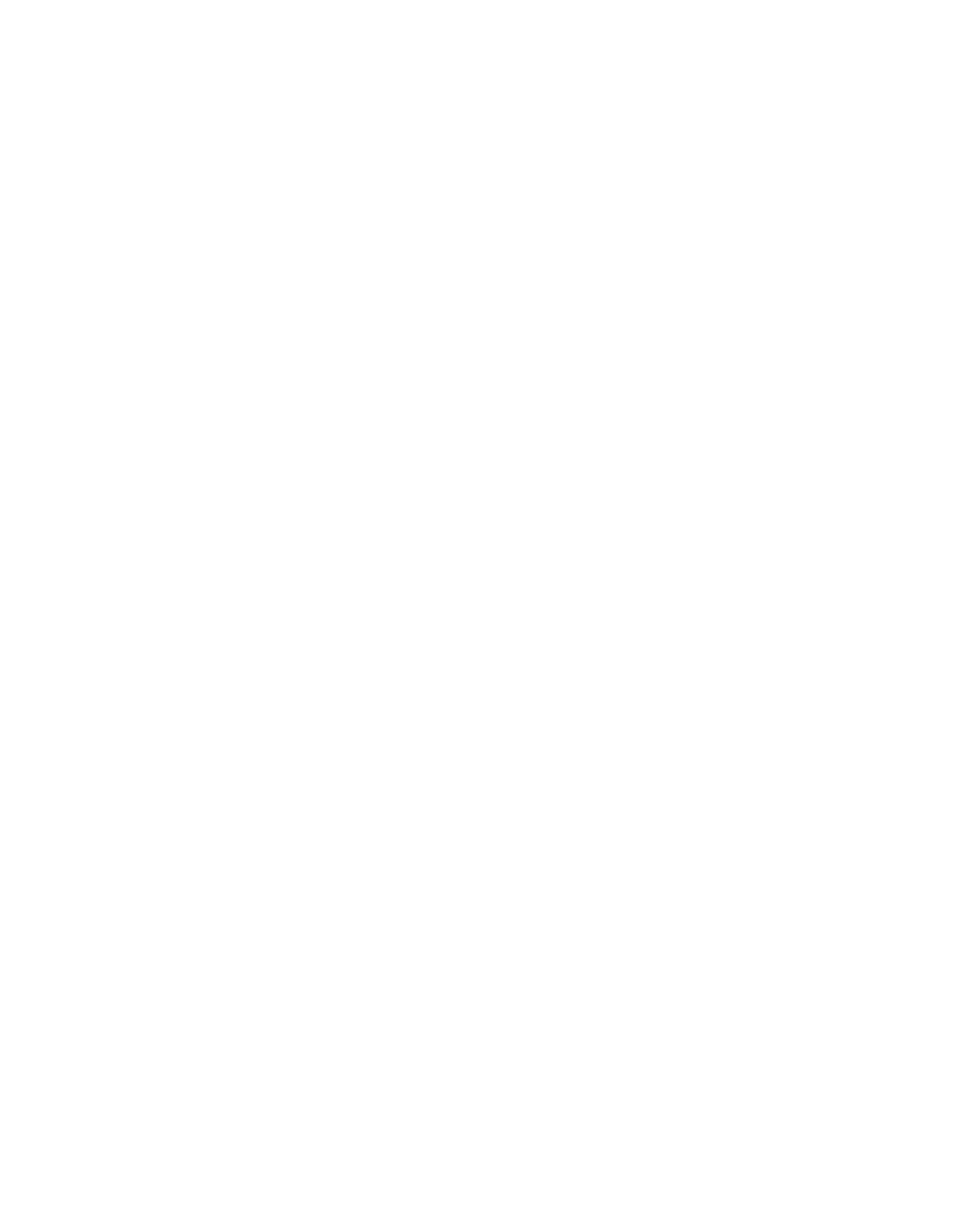| Maintenance and Repair of Hearing Aids, Cochlear Implants and Auditory Brainstem |  |  |
|----------------------------------------------------------------------------------|--|--|
|                                                                                  |  |  |
|                                                                                  |  |  |
| Replacement of Hearing Aids, Cochlear Implants and Auditory Brainstem Implants   |  |  |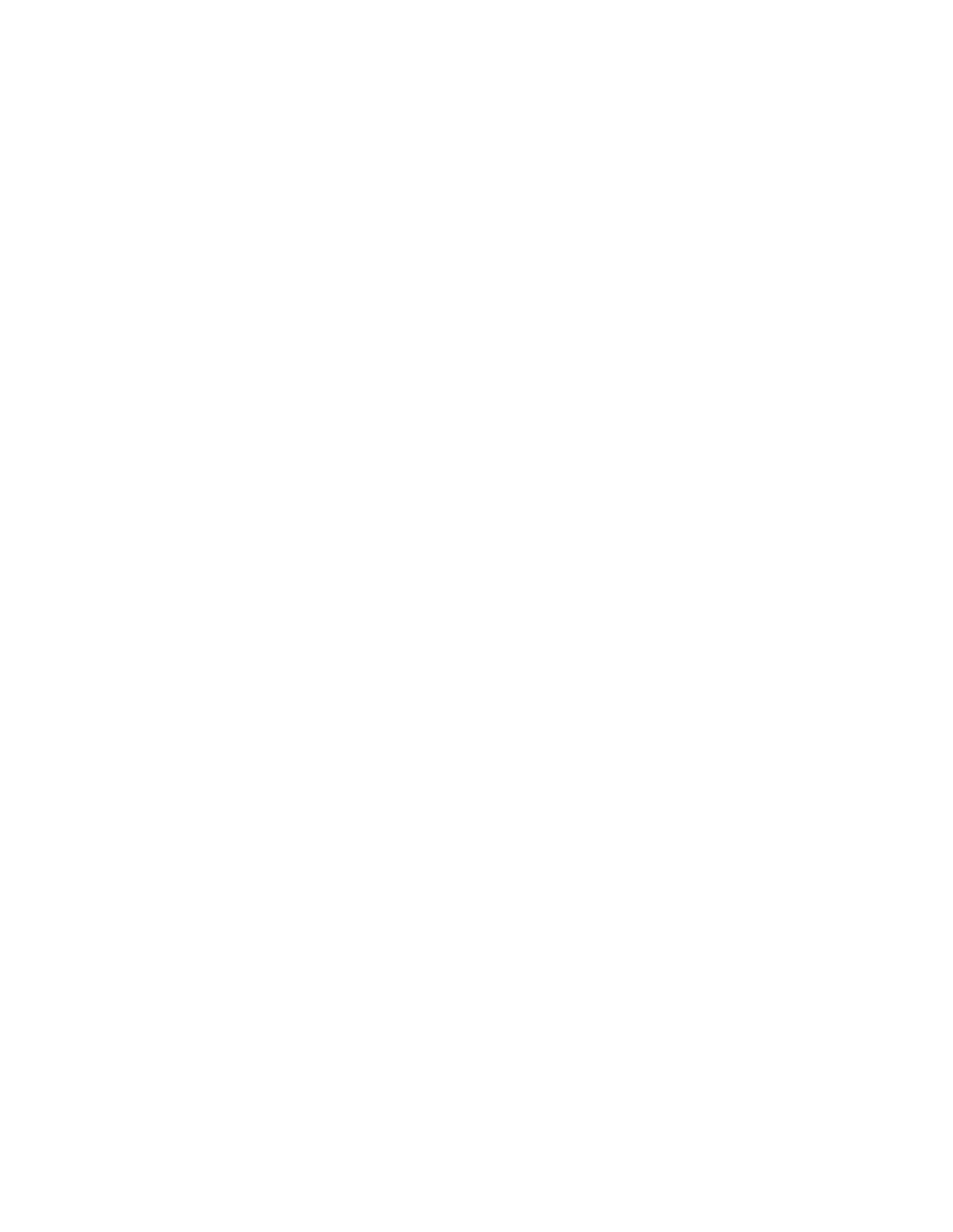*Note: The information in this module applies to Indiana Health Coverage Programs (IHCP) services provided under the fee-for-service (FFS) delivery system. For information about services provided through the managed care delivery system – including Healthy Indiana Plan (HIP), Hoosier Care Connect or Hoosier Healthwise services – providers must contact the member's managed care entity (MCE) or refer to the MCE provider manual. MCE contact information is included in the [IHCP Quick Reference](https://www.in.gov/medicaid/providers/files/quick-reference.pdf)  [Guide](https://www.in.gov/medicaid/providers/files/quick-reference.pdf) available at in.gov/medicaid/providers*.

*For updates to information in this module, see IHCP [Banner Pages and Bulletins](https://www.in.gov/medicaid/providers/provider-references/news-bulletins-and-banner-pages/) at in.gov/medicaid/providers.*

## <span id="page-6-0"></span>**Introduction**

The Indiana Health Coverage Programs (IHCP) provides coverage of hearing services for eligible members. The following sections outline coverage parameters, prior authorization (PA) requirements and billing procedures for hearing services, including diagnostic, preventive and corrective services and the purchase, repair and replacement of hearing aids and cochlear implants.

See the following modules for specific information not included in this module:

- For augmentative and alternative communication (AAC) devices, see the *[Durable and Home](https://www.in.gov/medicaid/providers/files/durable-and-home-medical-equipment-and-supplies.pdf)  [Medical Equipment and Supplies](https://www.in.gov/medicaid/providers/files/durable-and-home-medical-equipment-and-supplies.pdf)* module.
- For speech-language pathology services, see the *[Therapy Services](https://www.in.gov/medicaid/providers/files/therapy-services.pdf)* module.
- For hearing screenings for newborns and children, see the *[Early and Periodic Screening, Diagnostic](https://www.in.gov/medicaid/providers/files/epsdt.pdf) and Treatment [\(EPSDT\)/HealthWatch](https://www.in.gov/medicaid/providers/files/epsdt.pdf)* module.

# <span id="page-6-1"></span>**Audiologists and Hearing Aid Dealers**

Audiologists (provider specialty 200) must be licensed and enrolled in the IHCP to receive IHCP reimbursement for services rendered. Hearing aid dealers (provider specialty 220) must be registered and enrolled in the IHCP to receive IHCP reimbursement for services. See the *[Provider Enrollment](https://www.in.gov/medicaid/providers/files/provider-enrollment.pdf)* module for more information.

For procedure codes that licensed audiologists and registered hearing aid dealers must use when billing the IHCP, see *Hearing Services Codes*, accessible from the *[Code Sets](https://www.in.gov/medicaid/providers/business-transactions/billing-and-remittance/code-sets/)* page at in.gov/medicaid/providers.

# <span id="page-6-2"></span>**Audiological Assessments/Hearing Tests**

IHCP coverage of audiological services is subject to the restrictions in *Indiana Administrative Code 405 IAC 5-22-7*, which include the following*:*

- A physician must certify in writing the need for audiology assessment or evaluation.
- The audiological assessment must be conducted by a licensed audiologist or otolaryngologist.
- If the member is to be fitted with a hearing amplification device, additional requirements apply, as described in the *[Medical Clearance and Audiometric Test Form](#page-7-0)* section.
- IHCP reimbursement for audiological assessments is limited to one assessment every three years per member. For applicable codes, see *Hearing Services Codes*, accessible from the *[Code Sets](https://www.in.gov/medicaid/providers/business-transactions/billing-and-remittance/code-sets/)* page at in.gov/medicaid/providers. If more frequent audiological assessments are necessary, providers must obtain PA. PA requests are assessed on a case-by-case basis, based on documented otological disease.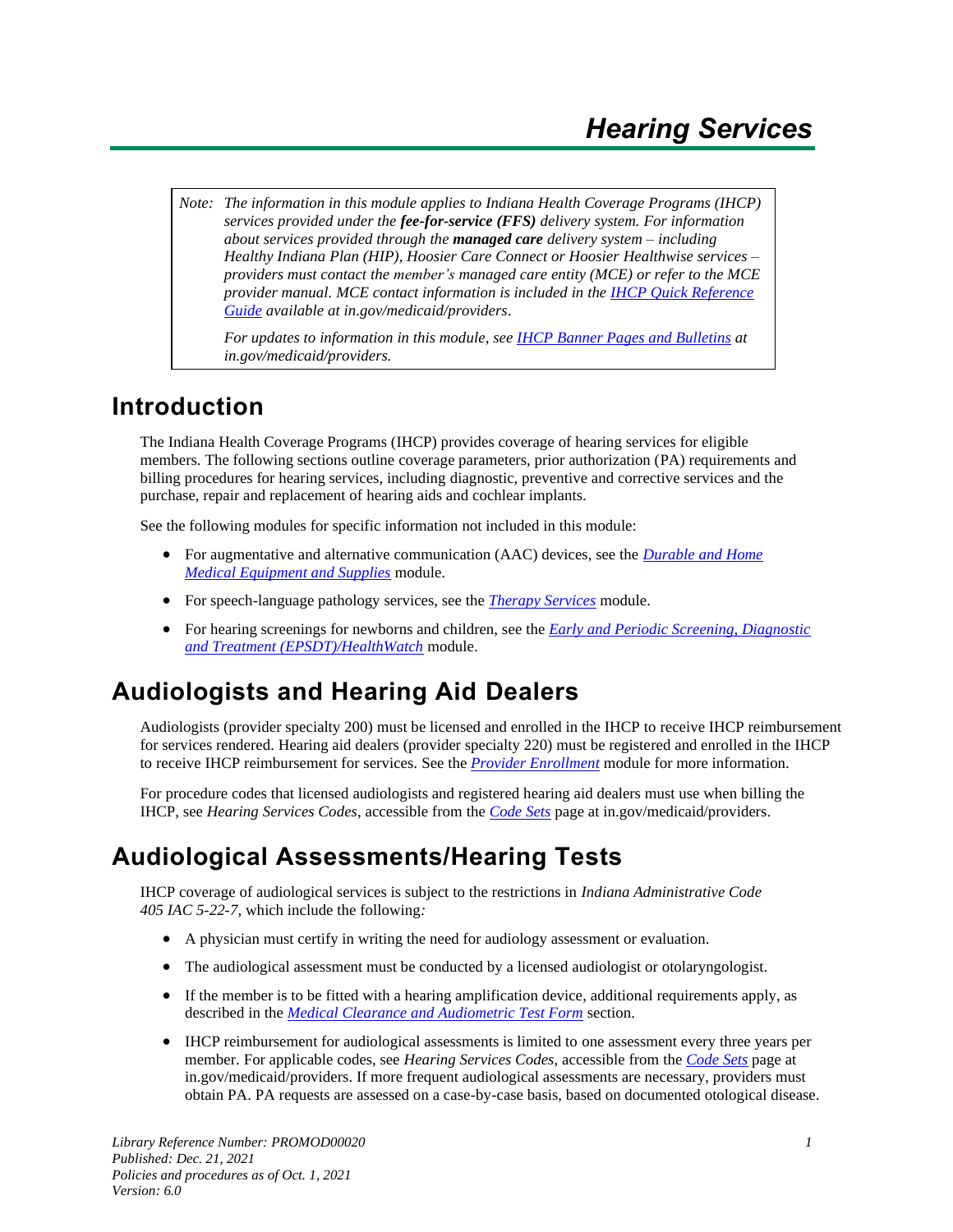*Note: All testing must be conducted in a sound-free enclosure. If members are institutionalized and their physical or medical condition precludes testing in a sound-free enclosure, the ordering physician must verify medical confinement in the initial order for audiological testing.*

#### <span id="page-7-0"></span>**Medical Clearance and Audiometric Test Form**

When a member is to be fitted with a hearing amplification device, by either the audiologist or a registered hearing aid dealer, the *Medical Clearance and Audiometric Test Form* (the medical clearance form for hearing aids) must be completed in accordance with the following instructions and submitted with the request for PA:

- Any involved professionals must complete the member history (Part I of the form).
- A physician must perform an examination and complete Part II of the form no earlier than six months before the provision of the hearing aid:
	- For members 14 years of age and younger, an **otolaryngologist** must perform the examination.
	- For members 15 years of age and older, **any licensed physician** may perform the examination if an otolaryngologist is not available.
- A licensed audiologist or otolaryngologist must conduct the audiological assessment and complete Part III of the form*.* The IHCP does not reimburse for testing conducted by other professionals and cosigned by an audiologist or otolaryngologist.

The member must receive further evaluation from an otolaryngologist if the audiological evaluation reveals one or more of the following conditions:

- Speech discrimination testing indicates a score of less than 60% in either ear.
- Pure tone testing indicates an air bone gap of 15 decibels or more for two adjacent frequencies in the same ear.
- The hearing aid evaluation (Part IV of the form) may be completed by a licensed audiologist or registered hearing aid dealer. The results must be documented on the PA request and must indicate that the member can derive significant benefit from amplification.
- A licensed audiologist or registered hearing aid dealer must sign the hearing aid contract portion of the form (Part V).

The *Medical Clearance and Audiometric Test Form* is available from the *[Forms](https://www.in.gov/medicaid/providers/provider-references/forms/)* page at in.gov/medicaid/providers. Providers must ensure that the form is complete and includes the proper signatures, where indicated. The completed form must be mailed or faxed along with the universal *IHCP Prior Authorization Request Form*, also available from the *[Forms](https://www.in.gov/medicaid/providers/provider-references/forms/)* page, or it can be submitted as an attachment to the prior authorization request on the IHCP Provider Healthcare Portal (Portal).

#### <span id="page-7-1"></span>**Reimbursement for Hearing Tests**

The IHCP considers hearing tests, such as whispered voice and tuning fork, to be part of the general otolaryngology services. Providers cannot unbundle these services and bill them separately.

Basic comprehensive audiometry includes pure tone, air and bone threshold, and discrimination testing provided for both ears. The IHCP reimburses for all *other* audiometric testing procedures on an individual basis, only when such procedures are medically necessary.

Audiology services provided by a nursing facility or large private or small intermediate care facilities for individuals with intellectual disabilities (ICFs/IID) are not separately reimbursed, as audiology services are included in the facility's established per diem rate.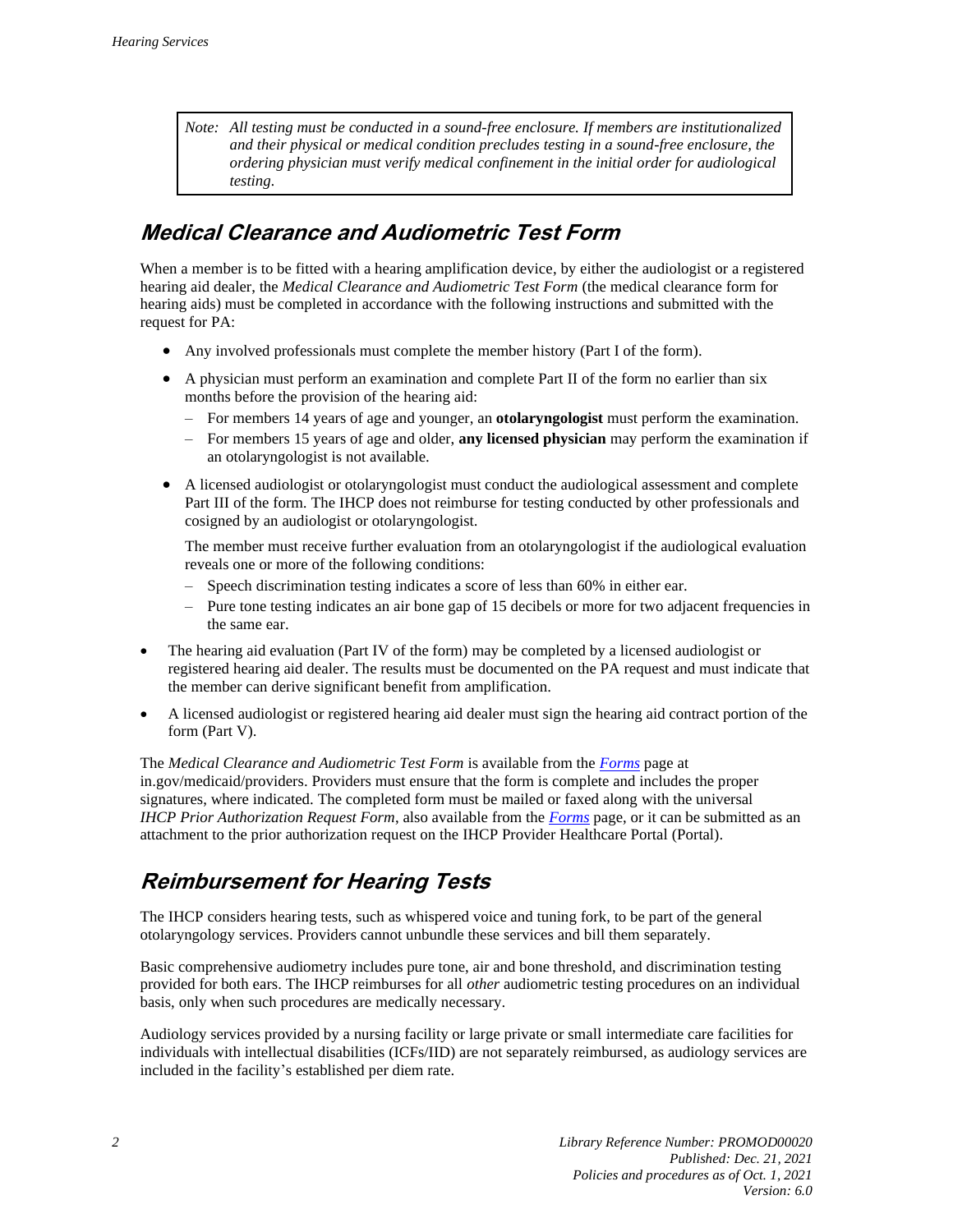#### <span id="page-8-0"></span>**Hearing Services That Do Not Require Prior Authorization**

The following hearing services do not require PA:

- Screening tests to determine the need for additional medical examination (screenings are not reimbursed separately under the IHCP)
- Audiological assessments (one per three years)
- Determinations of suitability of amplification and recommendations about a hearing aid
- Determinations of functional benefit gained by use of a hearing aid
- Audiology services provided by a nursing facility or large private or small ICF/IID, because these services are included in the facility's established per diem rate

*Note: Hearing aid checks in one ear or both ears do not require prior authorization.*

#### <span id="page-8-1"></span>**Hearing Aids**

In accordance with *405 IAC 5-19-13*, the IHCP provides reimbursement for the purchase of hearing aids under the following conditions:

- PA is required for the purchase of hearing aids.
	- Hearing aids will be authorized only if they are medically necessary and a significant and objective benefit to the member is documented. See the *[Coverage Criteria by Type of Hearing Aid](#page-9-1)* section for specific requirements.
	- Professional services associated with dispensing a hearing aid must be performed and the *Medical Clearance and Audiometric Test Form* must be completed and submitted with the PA request, as described in the *Medical [Clearance and Audiometric Test Form](#page-7-0)* section of this module.
- Hearing aids purchased by the IHCP become the property of the FSSA. All hearing aids purchased by the IHCP that are no longer needed by a member become the property of the State and may be required to be returned to the county Division of Family Resources (DFR).
- The IHCP does not cover hearing aids for members with a unilateral pure tone average (500; 1,000; 2,000; or 3,000 hertz) equal to or less than 30 decibels.
- The IHCP does not reimburse for canal hearing aids.

If a provider voluntarily provides a loaner hearing aid for a 30-day trial period, the loaner hearing aid for that 30-day trial period does not require PA. Purchase of a hearing aid becomes effective with the authorization of the PA request.

#### <span id="page-8-2"></span>**Reimbursement for Hearing Aids**

Hearing aids are reimbursed at the IHCP Professional Fee Schedule rate, if available for the code billed. The Professional Fee Schedule can be accessed from the *[IHCP Fee Schedules](https://www.in.gov/medicaid/providers/business-transactions/billing-and-remittance/ihcp-fee-schedules/)* page at in.gov/medicaid/providers.

Manually priced hearing aid procedure codes are reimbursed at 75% of the manufacturer's suggested retail price (MSRP) or 120% of cost invoice. When billing these codes, providers are required to submit documentation of the MSRP (or cost invoice if no MSRP is available for the item).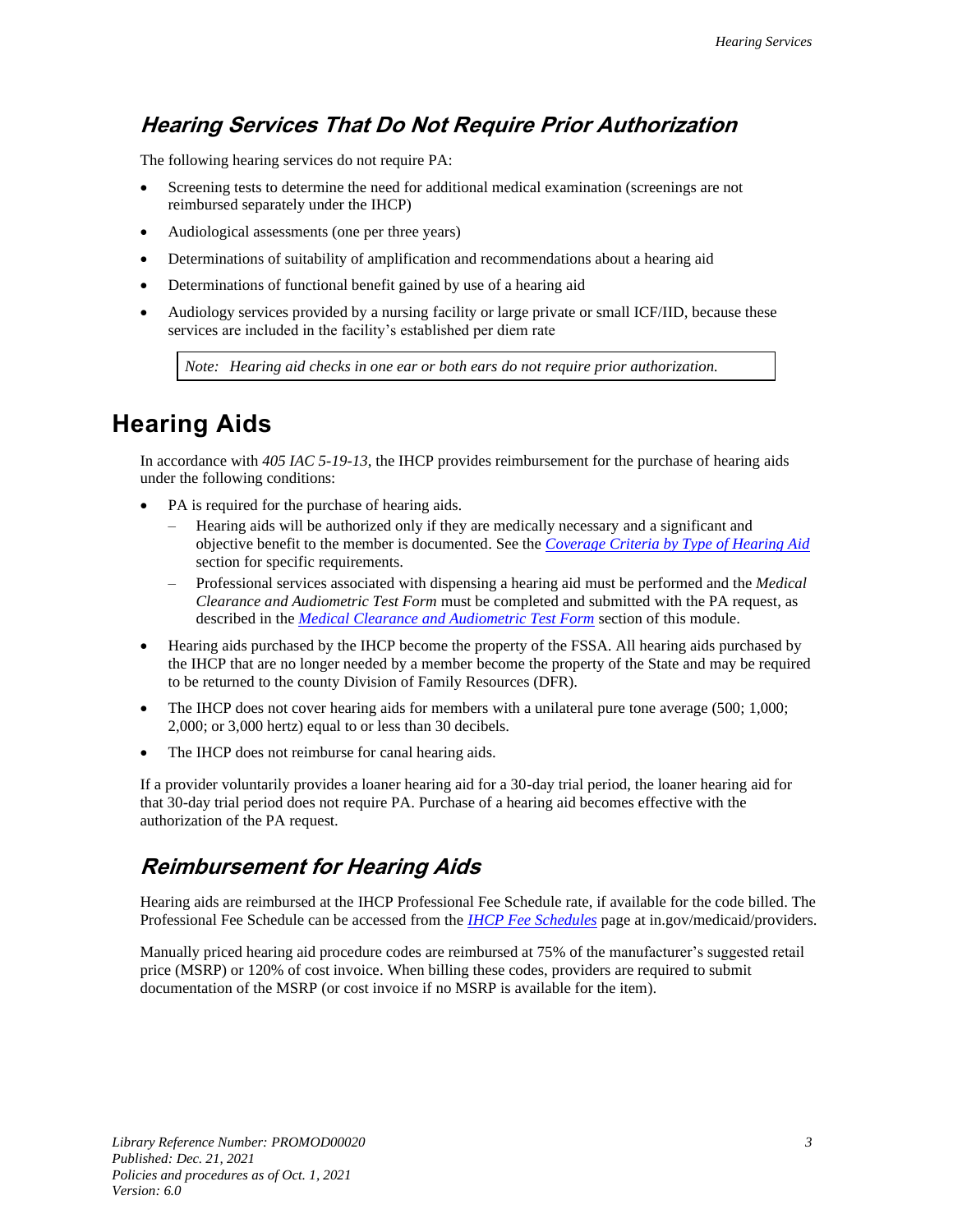#### <span id="page-9-0"></span>**Hearing Aid Dispensing Fee**

The hearing aid dispensing fee, which is limited to once per five years per member, includes all services related to the initial fitting and adjustment of the hearing aid, orientation of the patient, and instructions on hearing aid use. The IHCP covers the following procedure codes for hearing aid dispensing fees:

- V5160 *Dispensing fee, binaural*
- V5241 *Dispensing fee, monaural hearing aid, any type*

The dispensing fee codes may be billed only in conjunction with hearing aid codes that have an established Medicaid rate. The dispensing fee codes may not be billed with hearing aid codes that are manually priced. The dispensing fee code should be billed with the date the hearing aid is delivered. Prior authorization is not required for these dispensing fee codes. Prior authorization is required if a dispensing fee is medically necessary more than once every five years.

#### <span id="page-9-1"></span>**Coverage Criteria by Type of Hearing Aid**

The IHCP covers conventional (air conduction), bone-anchored (bone conduction), contralateral routing of signals (CROS)/bilateral-contralateral routing of signals (BiCROS) and programmable hearing aids. Prior authorization is required for the purchase of any hearing aid.

#### **Bone-Anchored Hearing Aids**

Medical necessity indications for bone-anchored hearing aids (BAHAs) include the following:

- Chronic ear infection
- Congenital hearing loss
- Single-sided deafness (SSD)
- History of middle ear damage

#### **Programmable Hearing Aids**

The IHCP classifies programmable hearing aids as a customized item, which is defined as equipment uniquely constructed or substantially modified to meet the specific needs of an individual member.

Programmable hearing aids are usually considered a comfort/convenience and not medically reasonable or necessary. Coverage may be considered for any of the following indications:

- Fluctuating hearing loss resulting from a condition such as the following:
	- Meniere's disease
	- Autoimmune sensorineural hearing loss
	- Otogenic syphilis
	- Large vestibular aqueduct syndrome
- Progressive hearing loss resulting from a condition such as the following (retrocochlear hearing loss must be excluded, particularly when the loss is asymmetrical):
	- Meniere's disease
	- Alport syndrome
- Severe recruitment or very narrow dynamic range
- Very young children who are hard to test or hard to fit
- Hearing loss with unusual audiometric configurations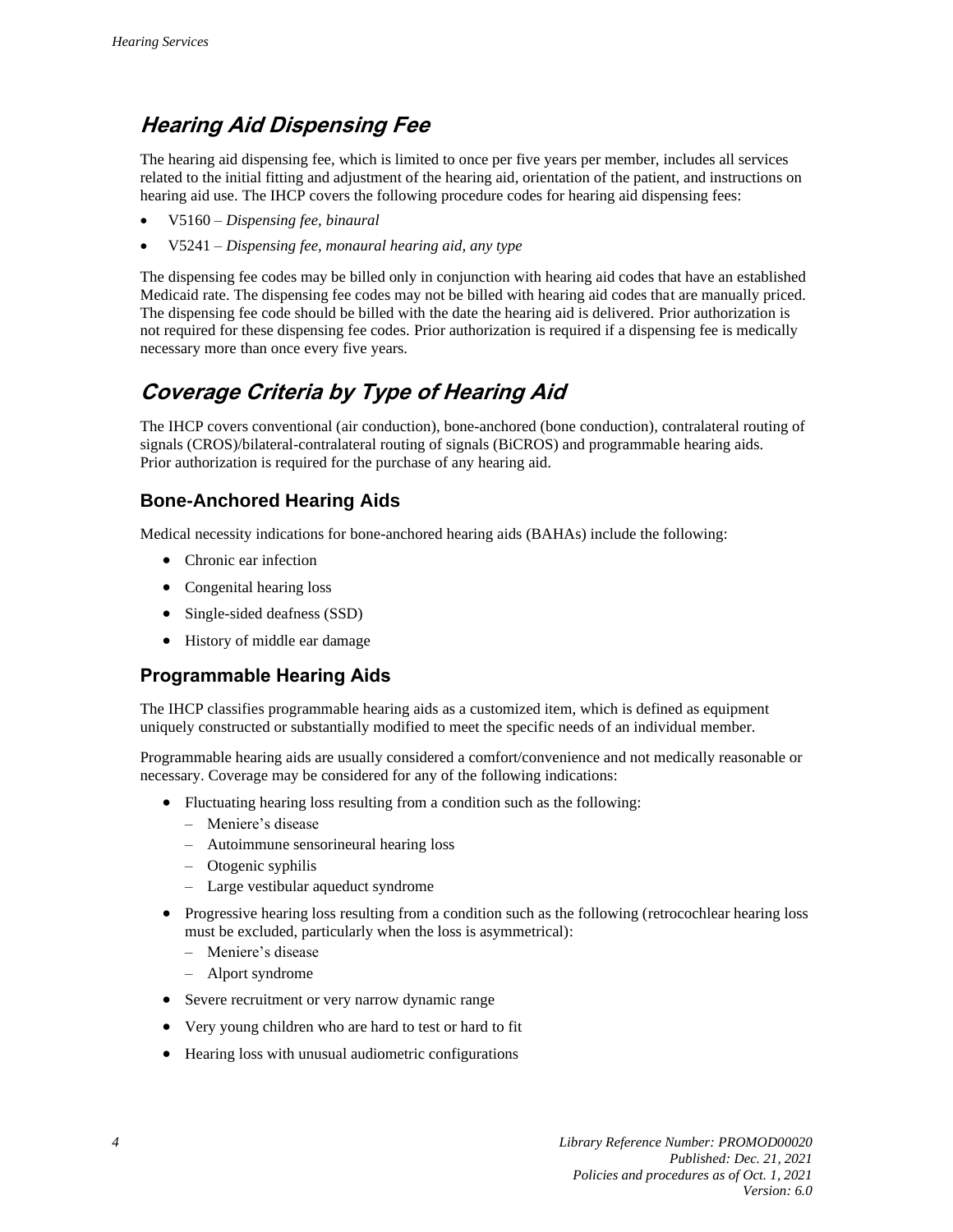The PA requests for programmable hearing aids must be accompanied by the following documentation:

- A completed *Medical Clearance and Audiometric Test Form* (required with all PA requests for hearing aids, as described in the *[Medical Clearance and Audiometric Test Form](#page-7-0)* section), with medical necessity for programmable hearing aids clearly documented in either the *Recommendation Information* section (Part III) or the *Special Conditions* section (Part IV)
- A record of the audiogram obtained not more than three months before the date of the request
- An otological examination report, signed by the physician, that includes the medical etiology and diagnosis for the hearing loss
- A diagnosis supporting the medical necessity (must be included on the PA request and on the claim)
- A documented case history that includes at least the following information regarding the member's needs and lifestyle:
	- The member's past history of hearing aid use
	- The reason programmable hearing aids, rather than conventional hearing aids, would be medically necessary
		- $\triangleright$  Documentation must be provided that supports the medical necessity of the programmable hearing aids outside vocational needs.
	- A description of the hearing environments in which the member has trouble hearing and to which the member is subjected
	- ➢ The frequency and duration of exposure to these environments should also be included.
	- Other relevant factors, such as lack of normal dexterity
		- ➢ Documentation of these factors should be included.

Documentation should support the number of preprogrammed settings requested. Only the least costly alternative medically necessary to meet the member's hearing aid needs will be approved.

#### <span id="page-10-1"></span>**Cochlear Implants**

The IHCP reimburses the cost of Healthcare Common Procedure Coding System (HCPCS) code L8614 – *Cochlear device, includes all internal and external components* separately from the cochlear implantation procedure when the implantation is performed in the outpatient surgical setting.

Facility providers may submit claims for separate reimbursement for L8614 on a professional claim (*CMS-1500* claim form, Portal professional claim or 837P electronic transaction). Prior authorization is not required for the cochlear implant (L8614); however, PA continues to be required for the *implantation procedure*. All prerequisite testing to document medical necessity also requires PA.

This module provides information about maintenance, repair and replacement of the cochlear implant. For information about the cochlear implantation procedure, including PA requirements, see the *[Surgical](https://www.in.gov/medicaid/providers/files/surgical-services.pdf) Services* module.

#### <span id="page-10-0"></span>**Auditory Brainstem Implants**

The IHCP covers HCPCS code S2235 – *Implantation of auditory brainstem implant*. Prior authorization is required.

HCPCS code S2235 encompasses both the implantation procedure and the device itself.

This module provides information about maintenance, repair and replacement of the auditory brainstem implant. For information about implantation of the device, including PA requirements, see the *[Surgical](https://www.in.gov/medicaid/files/surgical%20services.pdf) Services* module.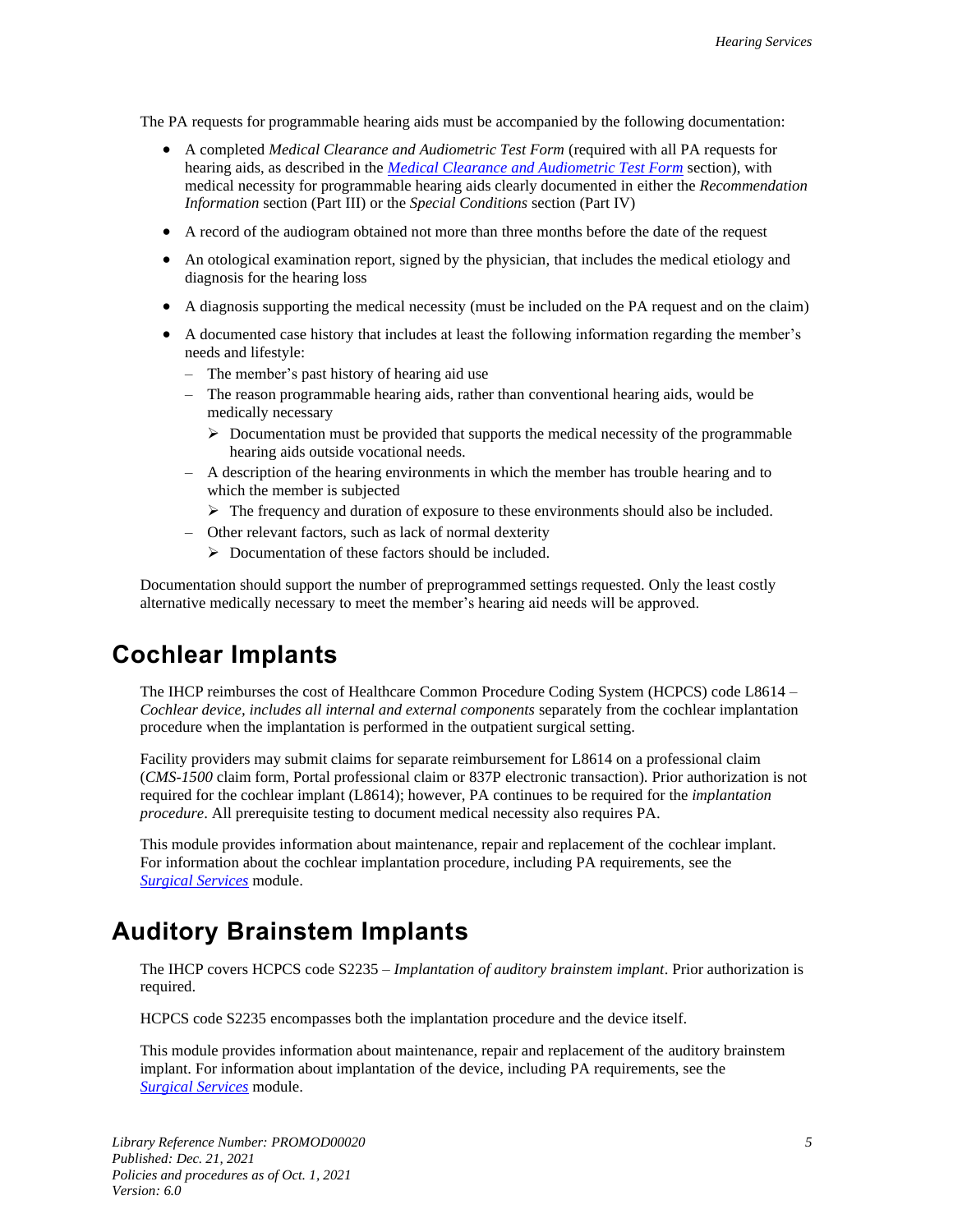# <span id="page-11-0"></span>**Maintenance and Repair of Hearing Aids, Cochlear Implants and Auditory Brainstem Implants**

The IHCP reimburses for the maintenance and repair of hearing aids, cochlear implants and auditory brainstem implants in accordance with *405 IAC 5-19-14*. The device must be in continuous use and must still meet the medical necessity needs of the member. All charges for parts and repairs are to reflect no more than the usual and customary (U&C) charge to the public.

The IHCP allows for repairs to hearing aids, ear molds, cochlear implants or auditory brainstem implants up to once every 12 months without PA. Providers can obtain PA for more frequent repairs for members under 21 years of age if the provider documents circumstances justifying the need.

The IHCP does not pay for the following:

- Repair of hearing aids, cochlear implants or auditory brainstem implants still under warranty
- Routine servicing of functional hearing aids, cochlear implants or auditory brainstem implants
- Repair or replacement of hearing aids, cochlear implants or auditory brainstem implants that is necessitated by member misuse or abuse, whether intentional or unintentional

#### <span id="page-11-1"></span>**Accessories**

The IHCP does not require PA for the following accessories:

- For hearing aids Batteries, sound hooks, tubing or cords
- For cochlear implants and auditory brainstem implants Batteries, headset/headpiece, microphone or transmitting coil/cable

Providers must use the appropriate HCPCS code and indicate the number of packages in the Units field of the *CMS-1500* claim form or the electronic equivalent.

*Note: The IHCP designates one unit of code V5266 to represent four batteries. Therefore, when submitting claims to the IHCP for reimbursement for hearing aid batteries, providers are to report one unit of V5266 for each package of four batteries supplied.*

## <span id="page-11-2"></span>**Replacement of Hearing Aids, Cochlear Implants and Auditory Brainstem Implants**

The IHCP reimburses for the replacement of hearing aids, cochlear implants and auditory brainstem implants in accordance with *405 IAC 5-19-15*. Prior authorization is required for all replacements of hearing aids, cochlear implants and auditory brainstem implants. The following requirements apply:

- Requests for a replacement hearing aid, cochlear implant or auditory brainstem implant must do both of the following:
	- Document a change in the member's hearing status.
	- State the purchase date and condition of the current device.
- For replacement of a cochlear implant or an auditory brainstem implant *with an upgraded model*, the following requirements must be met:
	- Documentation substantiates that the newer generation technology provides additional capacity.
	- The current implant has been worn for at least four years.